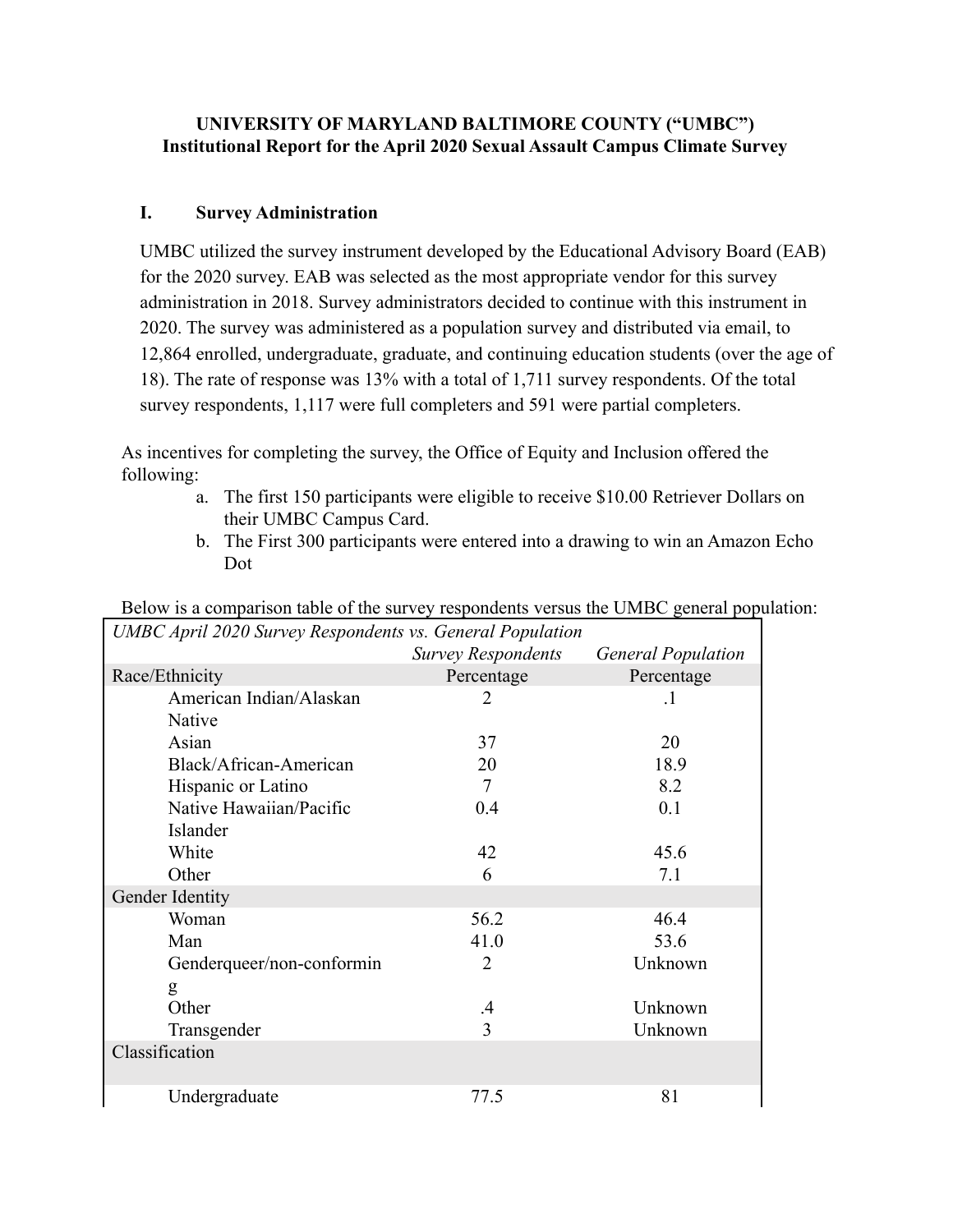| draduate | . | $\sim$ |
|----------|---|--------|
|          |   |        |

There were few changes made to the survey administration. This cycle, UMBC offered more money in Retriever dollars for the first completers. Additionally, all outreach was digital due to the campus going remote in response to COVID 19.

#### **II. Perceptions of Safety and General Campus Climate**

UMBC students overwhelmingly report feeling safe on campus and perceive the general campus climate as positive, as based on the following: 96% of the survey respondents either strongly agreed or agreed feeling safe on campus; 75% of the survey respondents indicated that they either strongly agreed or agreed feeling close to people at school; 86% either strongly agreed or agreed that they think faculty are genuinely concerned about their welfare; and 73% either strongly agreed or agreed that they think the administrators are genuinely concerned about their welfare.

Both the March 2018 and the April 2020 survey used the EAB instrument. This allows for easy comparison between years. In comparison from the March 2018 survey administration, the survey respondents reported feeling about the same level of safety. In 2020 1% fewer of the survey respondents either strongly agreed or agreed that they feel safe on campus. The rest of the categories saw a positive percent change between survey administrations with the greatest gain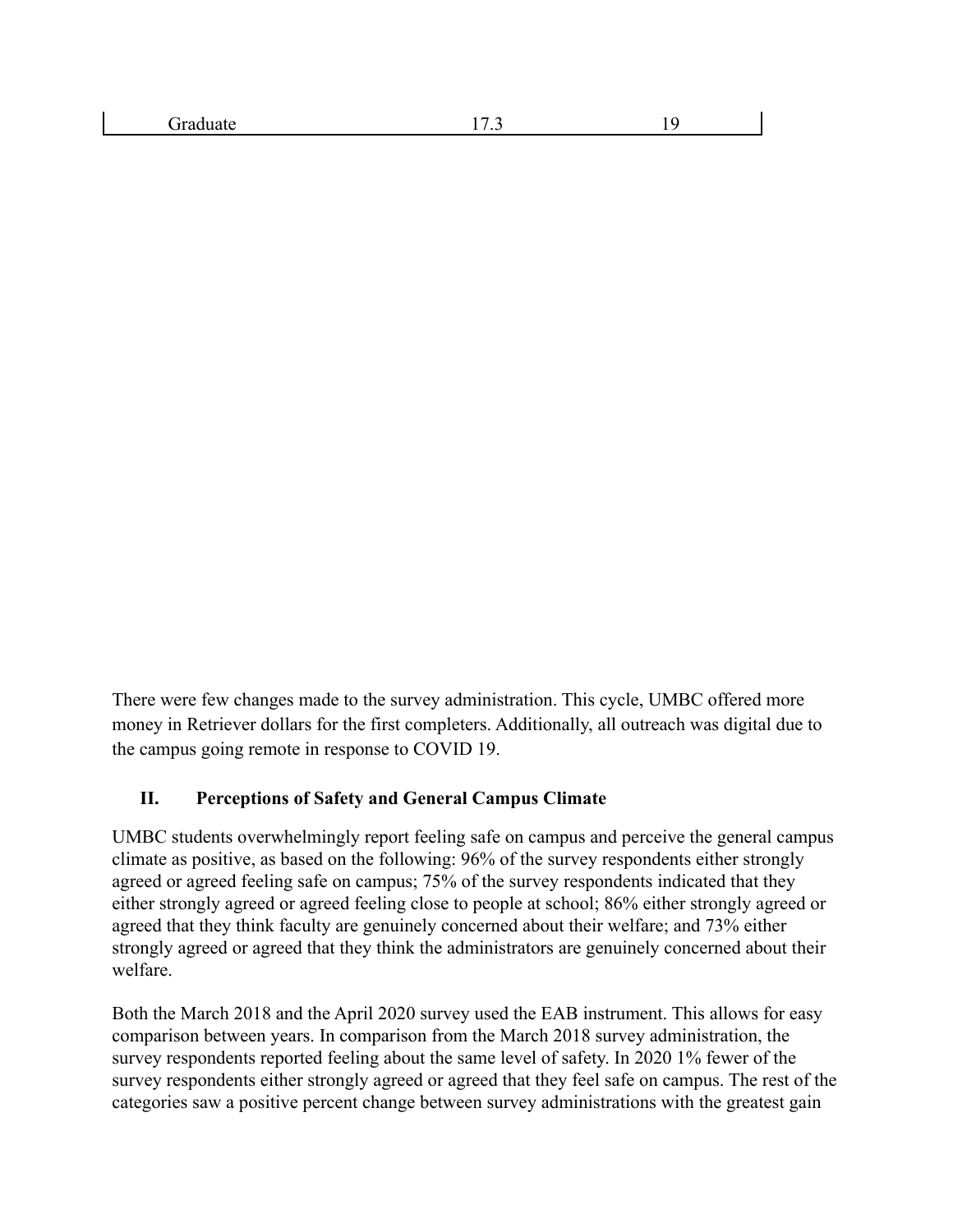in feelings about faculty and administrator concern for welfare which both improved by 5%. The 2018 survey asked about feeling safe reporting to campus police. However, this administration of the survey asked if respondents feel it is easy to find people on campus who understand them. This question received a "strongly agree or agree" response rate of 74%.

## **III. Perceptions of Institution's Readiness and Ability to Address Issues of Sexual Violence**

77% of all survey respondents reported receiving information or training related to sexual violence, though this number increases to 93% for first year respondents. Of the survey respondents that reported receiving training related to sexual violence, 67% received training at New Student Orientation and 39% reported receiving training at two or more programs. Of the survey respondents that reported receiving training related to sexual violence: 91% believed that the training was useful or very useful in increasing knowledge of sexual violence resources; 88% believed that the training was very useful or useful in increasing knowledge about the definition of sexual violence; 90% believed that the training was either very useful or useful in increasing knowledge about reporting an incident of sexual violence; and 83% believed the training was very useful or useful in increasing knowledge about the school's procedures for investigating an incident of sexual violence. The positive response rate was higher in all categories than it was in the March 2018 survey administration. The most dramatic changes were in the categories pertaining to receiving training with a change of +27% of respondents reporting receiving information or training related to sexual violence. The response rate pertaining to receiving training at new student orientation also increased by +27%.

84% of the survey respondents either strongly agreed or agreed that the school would take the report seriously if someone reported an incident of sexual violence to a campus authority. 82% of survey respondents either strongly agreed or agreed that the school would take steps to protect the person making the report from retaliation. In comparison, from the March 2018 administration of the survey, 81.1% of the survey respondents believed it was likely that the university would take the report of sexual violence and/or sexual assault seriously and 73.9% of survey respondents believed the school would take steps to protect the person making the report from retaliation.

81% of the survey respondents either strongly agreed or agreed that they were confident that the school would administer the formal procedures to fairly address reports of sexual violence which is about the same as the March 2018 administration. This administration also found that 86% of respondents reported knowing what confidential resources are available and 85% of respondents reported that if they or a friend experienced sexual violence, they would know where to go for help.

# **IV. Institutional Analysis and Action Steps (approximately 600 words)**

Many institutional changes have been made since the last survey cycle in March 2018. Many of these changes were brought about after student protests and a lawsuit against the university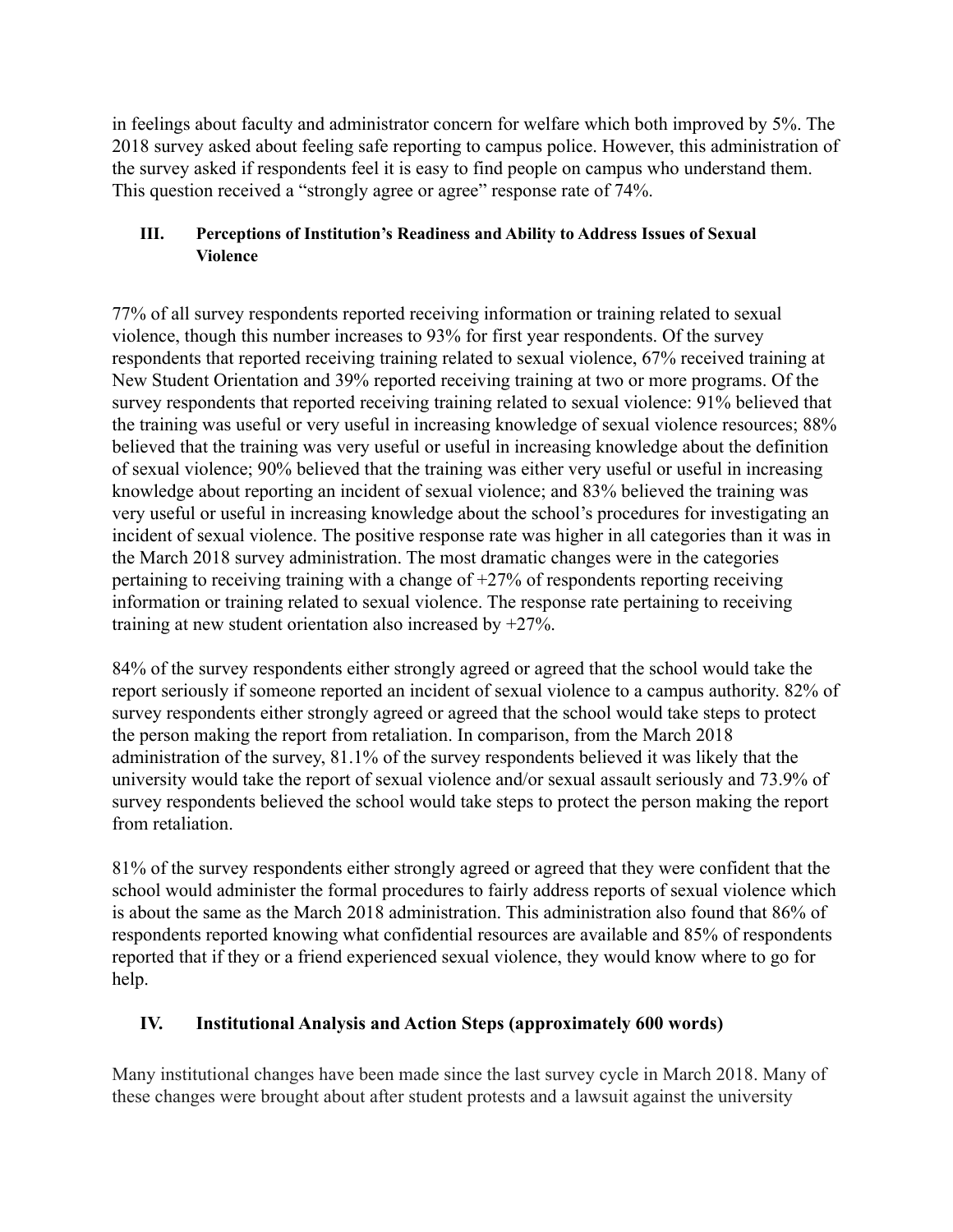which sparked a community conversation about sexual violence and prevention efforts. In response, UMBC hired a consultant and convened two committees: a student advisory committee (SAC), a faculty/staff advisory committee (FSAC). Additionally, UMBC had the outside company sultans review and assess the Title IX process and policies. Each of the advisory groups made formal reports to the university as well as recommendations for improvements. The consultants also provided a report on their findings. The details of these reports and the improvements suggested by these groups can be found on [retrievercourage.org.](http://retrievercourage.org/)

In response to this work, UMBC has made several large changes such as:

- Implementing mandatory online training for all students, faculty and staff
- Founding the Office of Equity and Inclusion (OEI) in January 2020.
	- o This new office is responsible for receiving complaints about sexual and gender based violence as well as discrimination and hate bias.
- Hiring a new Title IX Coordinator in February 2020
- Hiring a Training and Case Manager in February 2020 to increase training capacity and manage OEI complaints.

Since its implementation in early 2020, the Office of Equity and Inclusion has:

- Created an online reporting form so that the campus community can report sexual misconduct electronically at any time
- Implemented new case management software that will assist in collecting, tracking, and responding to complaints
- Launched a brand new website (oei.umbc.edu) and populated with resources, FAQs, policies and more
- Drafted and implemented sample Title IX syllabus language for responsible employees
- Redesigned and launched annual mandatory training for responsible employees
- Redesigned and launched annual mandatory training for students
- Held community forums to discuss issues around sexual misconduct and Title IX reporting
- Summarized and shared the findings of this survey with the campus community
- Provided training for:
	- o Incoming students at welcome week and orientation
	- o Student organization leaders
	- o Student government leaders
	- o All athletics teams
	- o Faculty and staff organizations
	- o Human Resources professionals
	- o New Hires
	- o Department chairs and other university leadership

While it is encouraging that respondents report more experiences with training, more trust in the administration and faculty, and overall better knowledge of resources and the reporting process, these continue to be areas of focus for the new office. Rebuilding trust by increasing